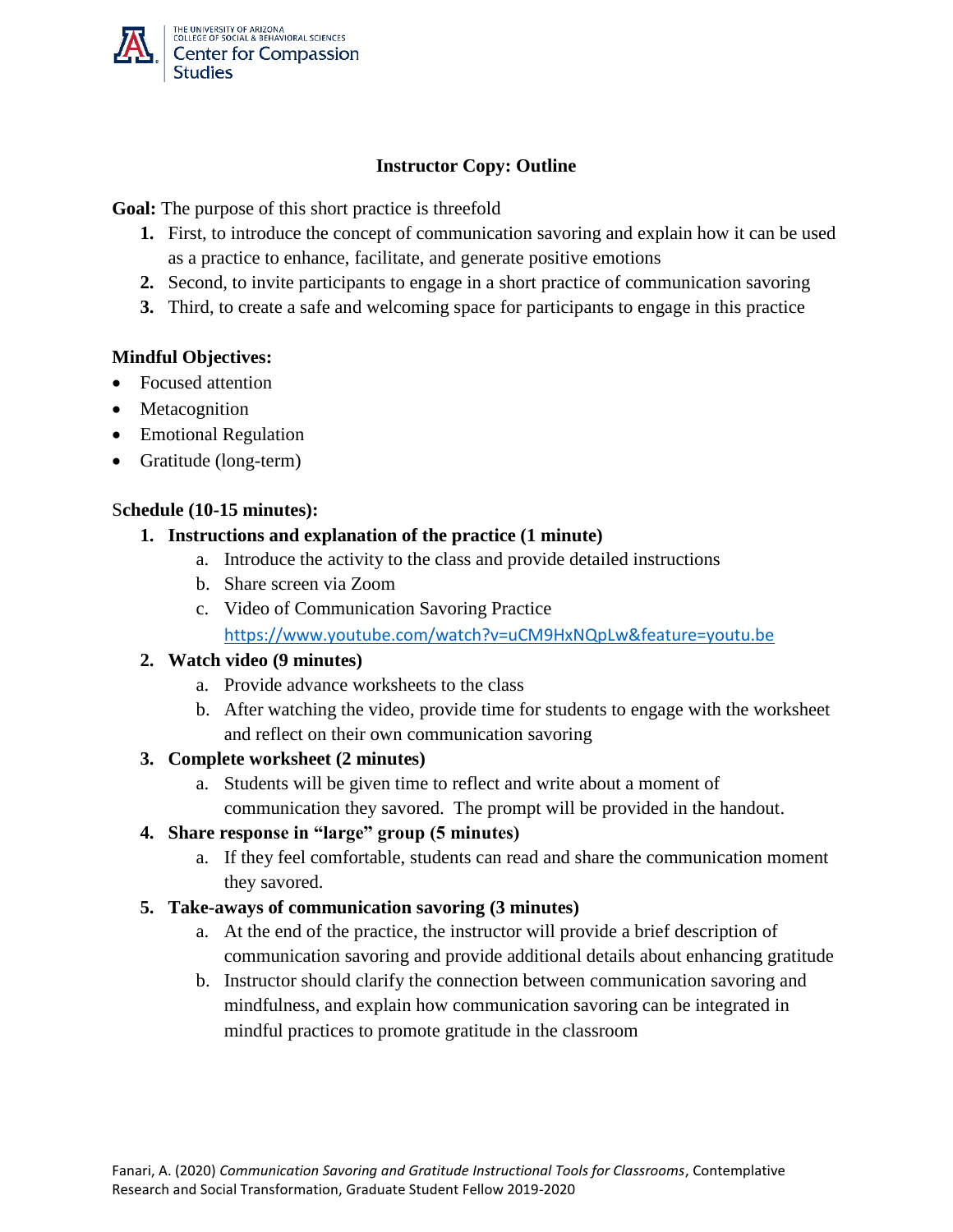

### **6. Reflection and debrief (3 minutes)**

- a. Conclude this activity with a short reflection time. However, if there is no time, students can reflect on the practice during their own time.
	- *i. How do you think the practice of communication savoring can be used in the college classroom to promote mindfulness, positive affect, and gratitude?*

#### **References**